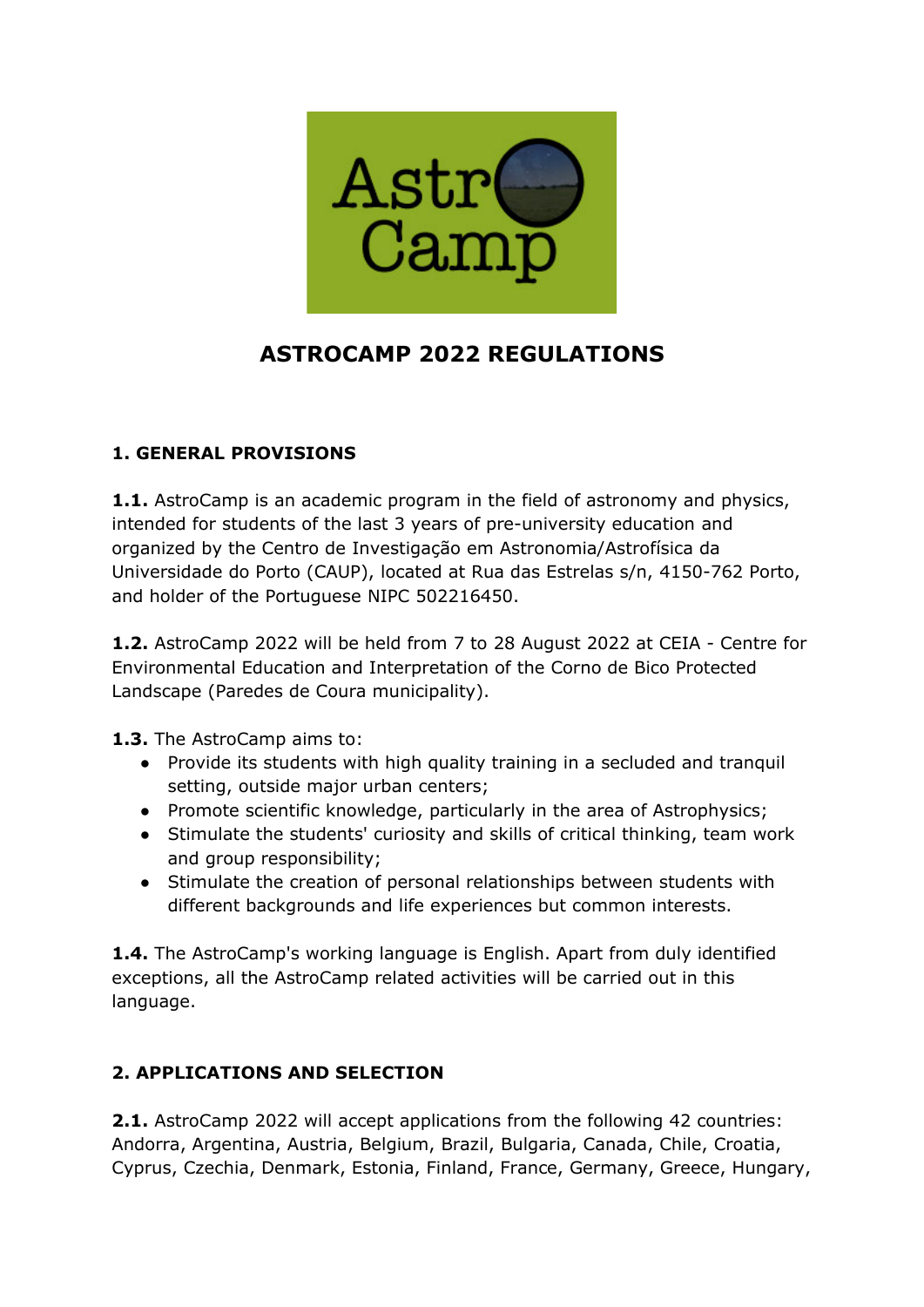Iceland, Ireland, Italy, Latvia, Liechtenstein, Lithuania, Luxembourg, Malta, Monaco, Netherlands, Norway, Poland, Portugal, Romania, San Marino, Serbia, Slovakia, Slovenia, Spain, Sweden, Switzerland, United Kingdom, United States of America and Uruguay.

**2.2.** AstroCamp 2022 will accept applications from students who in the academic year 2021-2022 are matriculated in one of the last 3 years of pre-university education (i.e., in principle those born in the years 2004–2006), in any of the countries listed in article 2.1, and are citizens from one of these countries, except if they have already participated in a previous edition.

**2.3.** The applications period is from 1 to 30 April 2022.

**2.4.** The application to AstroCamp 2022 consists of filling out and submitting, within the period mentioned in article 2.3, an online form available at https://www.astro.up.pt/astrocamp/en/, including the documents specified therein.

**2.5.** The application will only be considered eligible if it is received within the applications period and contains all the required elements:

- Motivation letter, necessarily written by the student in English;
- Letter of recommendation from the student's current physics teacher, written in Portuguese or English;
- School certificate of the student's last available (usually  $2^{nd}$  term) grades, together with a translation thereof, or an explanation of the grading system if appropriate;
- Optionally, certificates of participation in relevant scientific activities, such as finals of domestic or international Olympiads;
- Authorization of parents or legal guardians, filled in Portuguese or English (for students younger than 18 at the time of the application).

**2.6.** In the application form the candidate provides the contact details of the teacher who will write the letter of recommendation. Upon submission of the application by the candidate, the teacher will automatically receive an e-mail with instructions on the content of the letter of recommendation and its upload.

**2.7.** The teacher's letter of recommendation must also be received by the same deadline, i.e., it must be uploaded according the received instructions by the end of April 30.

**2.8.** The original version of the parents' authorization form must be simultaneously sent by ordinary mail, and it must arrive in CAUP until 13 May 2022, failing which the application will be excluded.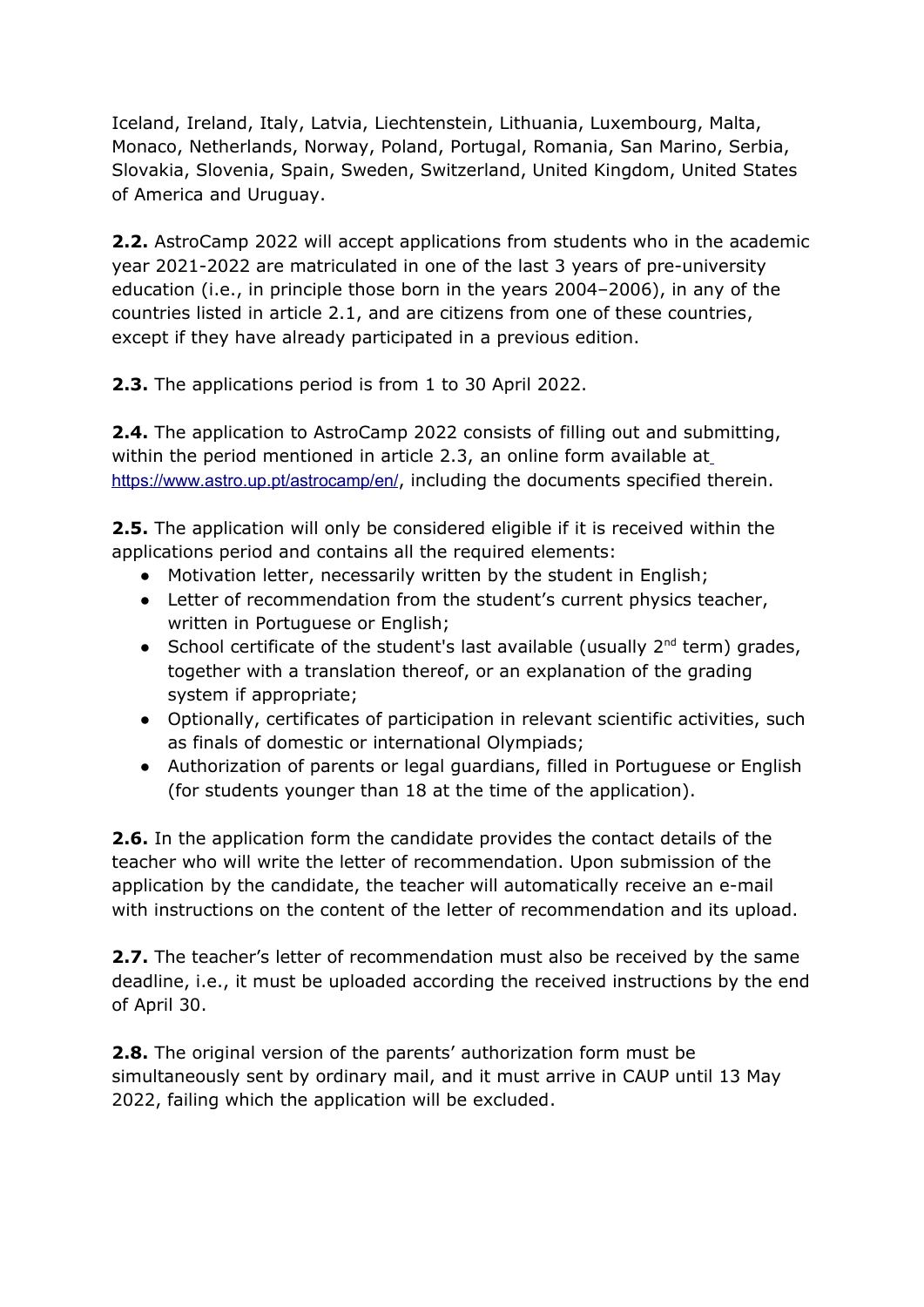**2.9.** Participation in AstroCamp 2022 is limited, and will consist of a minimum of 10 and a maximum of 15 students. The exact number will be decided depending on the quality of applications and the available budget.

**2.10.** The selection of the students will be done by the AstroCamp's Scientific Director as follows:

- 1 place for a high school student of the Paredes de Coura municipality, to be appointed by the local secondary school until 30 April 2022 (the need for submission of an eligible application also applies to this student);
- 9 to 14 places selected from all applications received under the conditions of articles 2.1 to 2.8.

**2.11.** Students will be selected according to their academic merit and potential. The final stage of the selection process consists of an interview (to be carried out in English), to be held at CAUP (at Rua das Estrelas s/n, 4150-762 Porto) on Saturday 28 May 2022, or in Lisbon's Pavilhão do Conhecimento (at Largo José Mariano Gago, nº1, Parque das Nações, 1990-073 Lisbon) on Sunday 29 May, or via Skype/Zoom.

**2.12.** The interview is mandatory for all candidates except the student indicated by the Paredes de Coura secondary school.

**2.13.** The accepted students will receive the offer of a place by email, by 5 June, and must confirm their participation by 10 June 2022, failing which their place will be assigned to another student.

**2.14.** All the accepted students must necessarily participate in the full activity. Except for cases of expulsion, the participation in only part of the AstroCamp 2022 activities will not be allowed.

**2.15.** The process of confirming participation includes the signing of an Acceptance Agreement (by the student) and an Image Gathering Authorization Form (by the student, or its legal representatives for students under the age of 18), specifically pertaining to photos and video, in the context of the program's activities, as well as their possible use to advertise future editions of the initiative. Further documentation may be required for students coming from other countries, according to the applicable national legislation.

**2.16.** In the Acceptance Agreement each student must appoint an external Contact Point, who can be contacted in possible emergency situations arising during the AstroCamp 2022.

**2.17.** For the accepted students who are matriculated in schools in Portugal, participating in the activities of the AstroCamp 2022 will have no costs (with the possible exception of small running costs).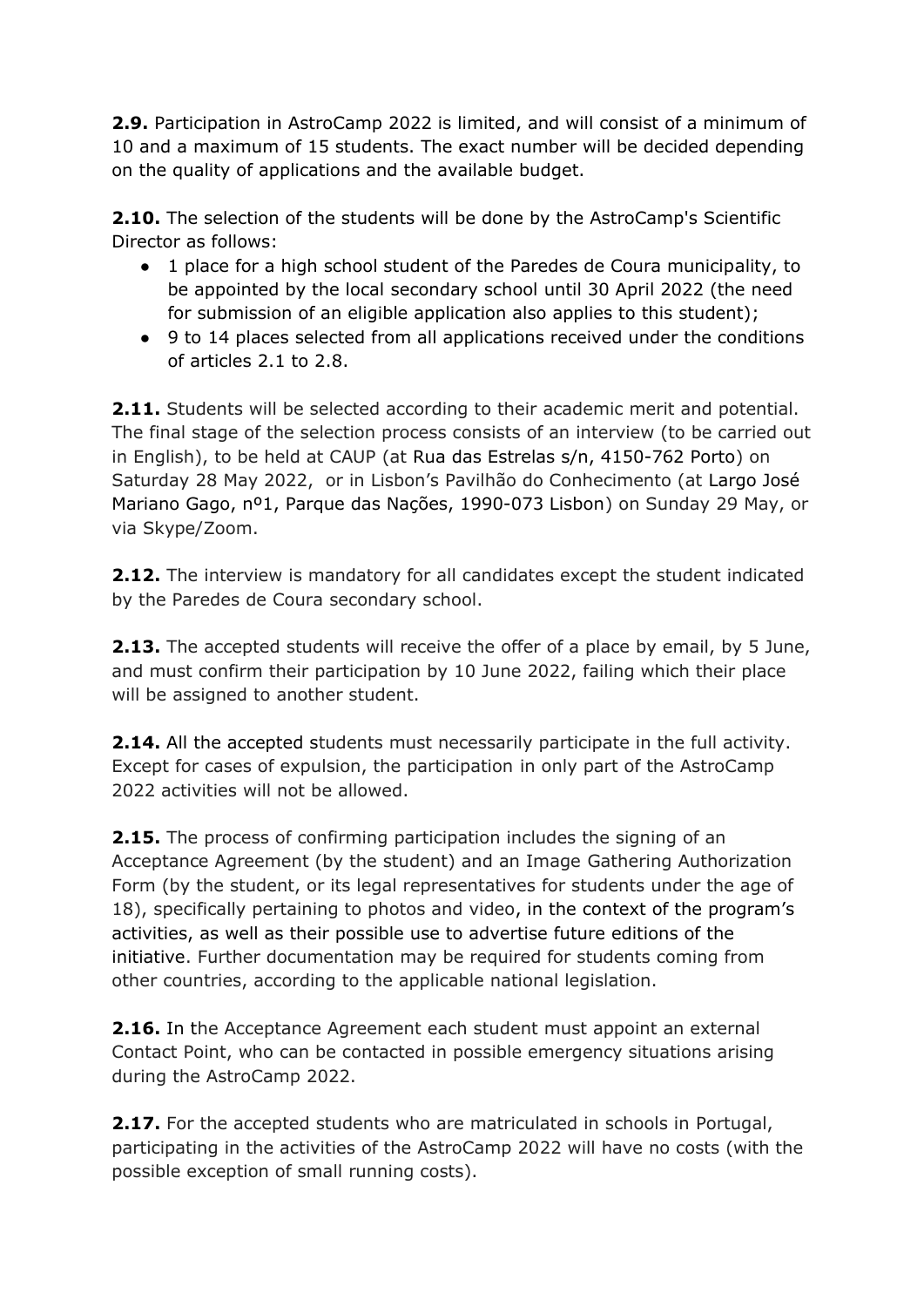**2.18.** For accepted students matriculated in schools in other countries, the maximum cost of participation will be 400 Euro. The exact amount will be confirmed at time of offer of a place, and must be paid by bank transfer until 30 June 2022. These students can try to get financial support from our international partners or other local entities.

**2.19.** It is the students' (and their legal representatives') responsibility to inform the organization (at the time of application or confirmation of attendance) of any physical and/or functional limitation, of any special dietary needs or any other health conditions that may require specific care.

## **3. HEALTH CARE**

**3.1.** Medical assistance is understood to mean any preventive activity, activity performed with first aid equipment, any simple treatment performed by a firstaid trained camp monitor, as well as transportation to any hospital.

**3.2.** The camp will have an identified first aid monitor (usually a medicine student), who will also be responsible, together with the camp coordinators (cf. Article 5.1), for the implementation of the applicable anti-COVID measures in the camp.

**3.3.** Each participant is covered by personal accident and liability insurance.

**3.4.** Whenever an accident occurs, the coordinator of AstroCamp 2022 will inform the parent or legal guardian.

#### **4. ASTROCAMP 2022 LOGISTICS**

**4.1.** The meeting point for the trip to CEIA is the Train/Bus Station in Viana do Castelo (except for the student of the Paredes de Coura municipality). The students must arrive at this meeting point before 16:00 on 7 August 2022. The return to the meeting point will take place before 12:00 on 28 August 2022.

**4.2.** Travel expenses between their residence and the meeting point (for students living in mainland Portugal) or between Porto airport and the meeting point (for other students) can be reimbursed by the organization if they are made by public transport, and upon submission of the travel tickets and the corresponding receipts containing CAUP's name and tax number.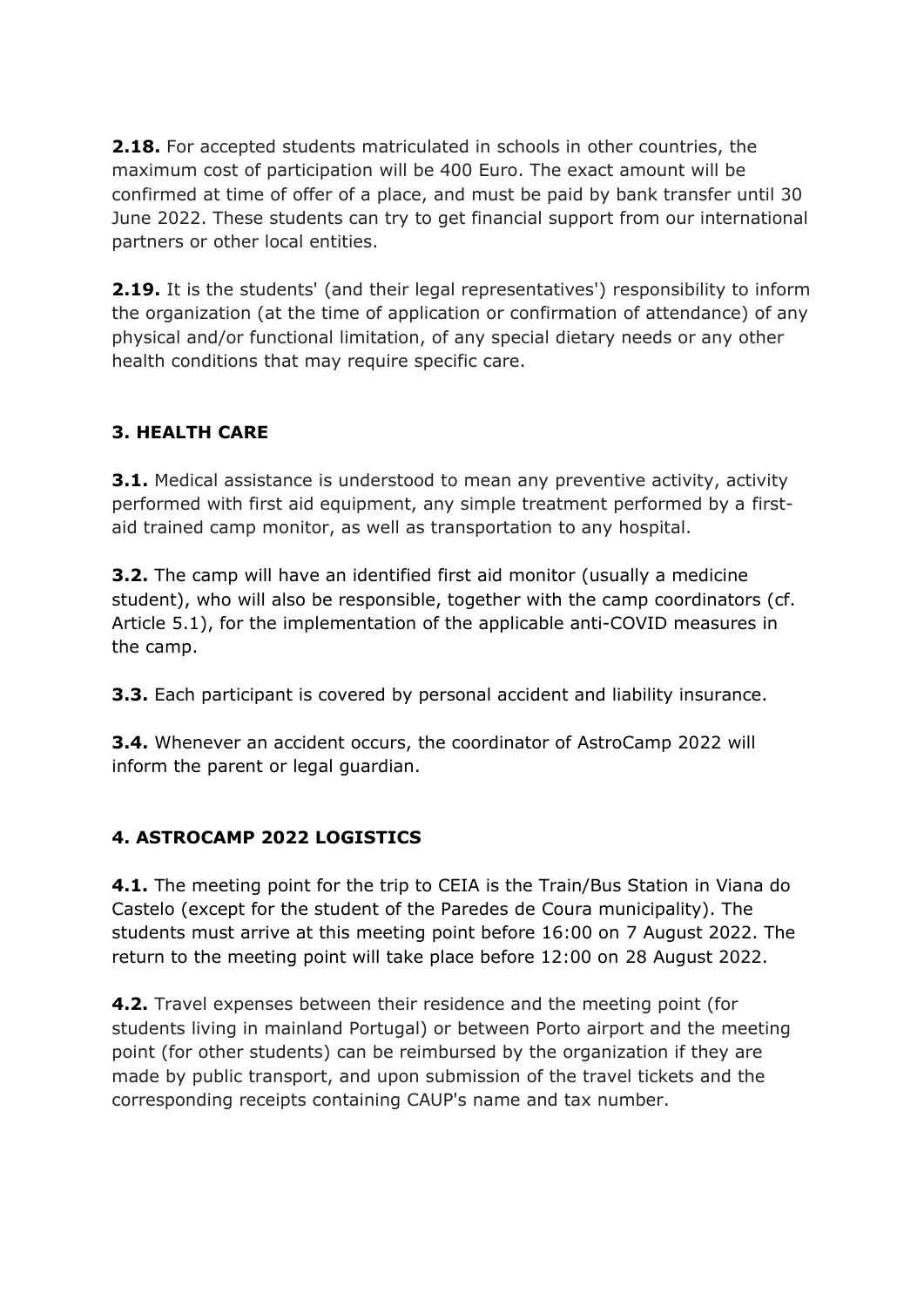**4.3.** If there are students from the Azores or Madeira, the organization will try to obtain financial support (from the regional governments or other entities) for their flights.

**4.4.** For students from other countries, the cost of travel to Porto airport should be covered by the students, or by the local entities from which they obtain financial support.

**4.5.** The AstroCamp 2022 team will consist of 2-4 teachers and 4-5 monitors. The CEIA team will also provide support to the camp's activities.

**4.6.** For students whose point of arrival in mainland Portugal is Porto airport, one of the teachers or monitors will meet them at the airport terminal and accompany them on the trip between the airport and the meeting point and vice-versa.

**4.7.** The AstroCamp teachers must be active researchers holding doctorates in areas relevant to the scientific goals of the activity, and will stay in the camp for a minimum period of one week.

**4.8.** The monitors must be enrolled in Masters or PhD university degrees, at any Portuguese or foreign university, in the academic year 2021-22. All monitors will stay in the camp for the full 3 weeks. When choosing the monitors, preference will be given to AstroCamp alumni.

**4.9.** All the students (including the one from Paredes de Coura), monitors and teachers will be accommodated in CEIA.

**4.10.** The students' contact with the outside world is limited and provided through the monitors and, except in emergency situations, allowed only on specific days and times. All monitors will have mobile phones whose numbers will be provided to parents/contact points, allowing a direct contact in case of any emergencies.

**4.11.** The mobile phones of the students will be held by the monitors during the AstroCamp, properly identified and switched off. During the designated contact periods the students can ask the monitors for their phones, returning them at the end of these periods.

**4.12.** The CEIA premises are to be kept neat and clean. The space will be shared by all and must be respected. Teachers, monitors and students must ensure the proper maintenance of all the facilities, and in particular of the hygienic conditions thereof.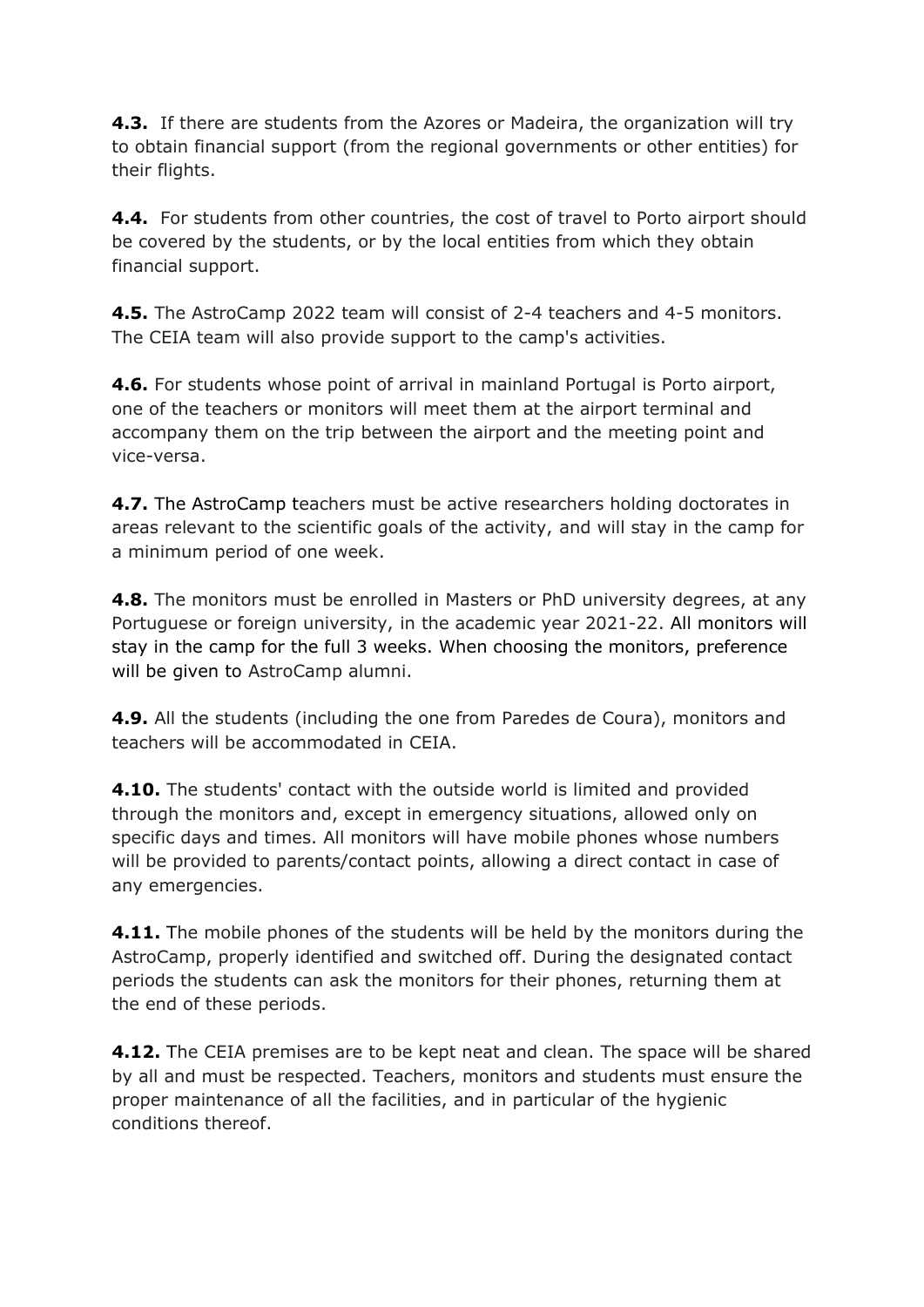**4.13.** Meals (breakfast, lunch, afternoon snack and dinner) will be provided by the CEIA team according to a previously agreed schedule. Student access to the CEIA kitchens is not allowed.

**4.14.** The CEIA facilities include a washing machine. A laundry schedule will be set up for AstroCamp participants in accordance with the instructions of the CEIA team.

**4.15.** Students are not allowed to use their computers or any other personal gadgets at any time during the AstroCamp. If the students bring them, they will be confiscated and returned only at the end of the camp. In the contact periods, students can only use their mobile phones.

**4.16.** The organization reserves the right, after information to the parents and/or the Contact Point, to decide the expulsion of any student who by its behavior harms significantly or persistently the functioning of the activities of AstroCamp 2022.

**4.17.** The AstroCamp 2022 will have a policy of zero tolerance with regard to the possession or consumption of alcohol, tobacco or illegal substances. Any violation of these rules will lead to the immediate expulsion of the student from AstroCamp 2022.

**4.18.** Any student leaving AstroCamp 2022 prematurely, due to expulsion or health reasons, will be accompanied by a camp monitor to a convenient meeting point or to Porto airport. In such cases the cost of participation will not be refunded.

**4.19.** The students are expected to bring: some practical/sports clothing; slippers for the showers; comfortable walking shoes; sunscreen; cap or hat; beach towel and bathing suit; waterproof jacket; small backpack for outdoor activities; laundry bag; personal toiletries; notebooks and writing material for the classes.

**4.20.** The organization is not responsible for any misplacement of goods belonging to the students. It is recommended that students bring their belongings properly identified.

**4.21.** Optionally, students may deposit at the 'Camp Bank' the money they bring. In this case students will give the money to a monitor, who will record it in individual dedicated sheets and handle their movements. For students not doing so, guarding and managing the money they bring will be their own responsibility.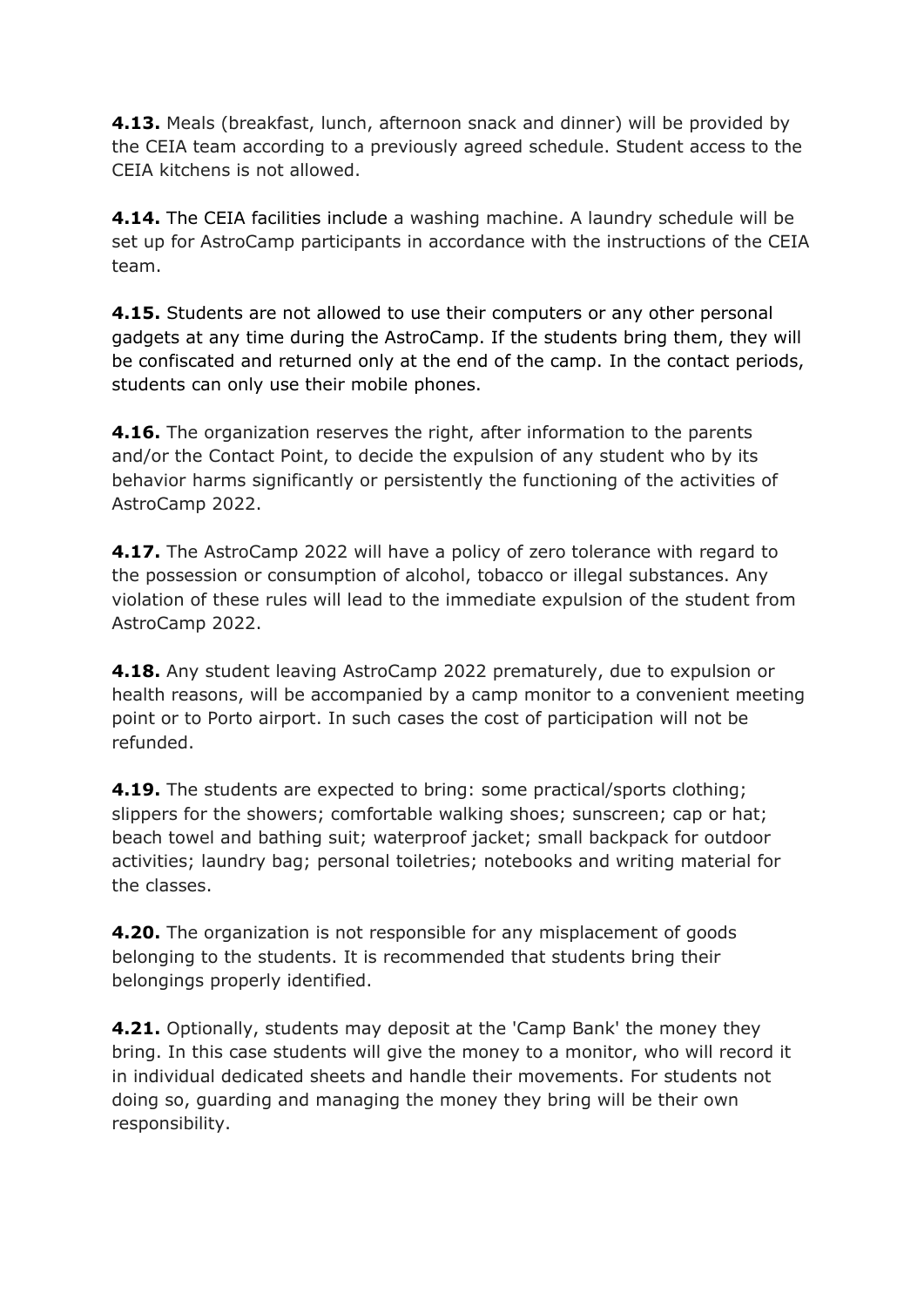## **5. RIGHTS AND DUTIES AT ASTROCAMP 2022**

**5.1.** AstroCamp 2022 will be coordinated by the Scientific Director (from CAUP) and by the head of CEIA. It's incumbent upon the coordinators to:

- prepare the schedule of activities, consulting when appropriate with the teachers and monitors;
- ensure compliance with the schedule and the camp regulations (both for scientific and leisure activities) and the previously defined objectives;
- change the schedule of activities due to weather, logistical or any other reasons that so warrant;
- ensure compliance with health, hygiene and safety regulations;
- determine the expulsion from the camp of any student who does not comply with its rules.

**5.2.** The AstroCamp 2022 teachers will have the following rights and duties:

- supervise the training of the students and promote scientific knowledge;
- teach their courses and carry out the corresponding examinations;
- suggest changes to the schedule of activities;
- be a role model for the students;
- ensure the safety of the students;
- report any violations of the AstroCamp rules to the scientifc coordinator;
- refer to the coordinators and monitors for support in solving any problems.

**5.3.** The AstroCamp 2022 monitors will have the following rights and duties:

- teach the practical classes, together with the teacher responsible for each course;
- coordinate recreational activities, and accompany students when necessary for other activities;
- suggest changes to the schedule with the goal of the successful development of the activities;
- be a role model for the students;
- be the first point of contact between the students and the outside world;
- ensure compliance with the Astrocamp rules, and with all apliicable health, hygiene and safety regulations;
- report any violations of the AstroCamp rules to the scientifc coordinator;
- ensure a proper group environment among the students;
- refer to the coordinators for support in solving any problems.

**5.4.** The AstroCamp 2022 students will have the following rights and duties:

- have permanent monitoring of teachers and/or monitors;
- actively participate in all individual and group activities;
- have proper health and safety conditions for all activities;
- respect the AstroCamp 2022 regulations;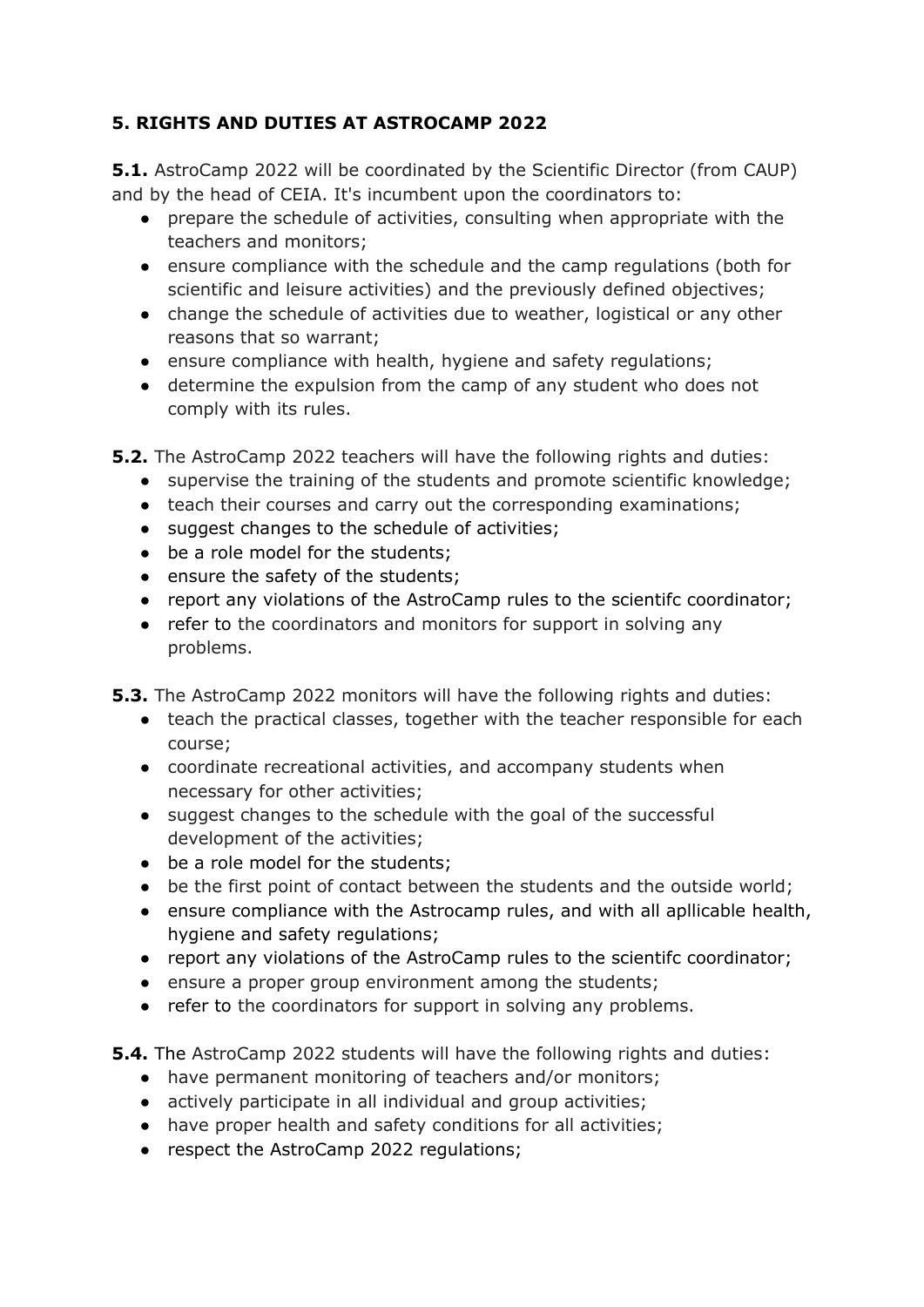- obey the schedules established for the various activities, and the indications of the coordinators, teachers, monitors and the CEIA team;
- adopt a professional, dignified and respectful behavior towards the other participants in the camp and the CEIA team;
- report any violations of the AstroCamp rules to the scientifc coordinator;
- be responsible for any damages caused.

#### **6. SPECIFIC ACTIVITIES AT ASTROCAMP 2022**

**6.1.** Students at AstroCamp 2022 will have to take three of the available courses. All the courses will be taught in English, and each will have 10 classes of 1h30 each, plus 9 hours of practical classes and 4 hours of exams.

**6.2.** At the time of confirmation of participation the students will indicate an ordered list of their course preferences. It can't be guaranteed that each student can take the two courses indicated as their first options.

**6.3.** During the month of July the students will receive a list of suggested preliminary readings, in order to prepare the courses and other camp activities. It is the students' responsibility to dedicate the necessary time to these activities.

**6.4.** AstroCamp 2022 will follow a continuous assessment format with exam periods and other examinable activities distributed over several days. All of these will count towards the students' course grades.

**6.5.** In the weekends of 13-14 and 20-21 August, students and parents will receive progress reports, including the student grades up to that point.

**6.6.** At the end of the AstroCamp each student which successfully completes all activities will receive a diploma of participation, which shall include the grades obtained in the Portuguese scale of 0 to 20.

**6.7.** The students which successfully complete all activities will be entitled to participate in complementary (remote or in person) activities in the following academic year, and in all future activities for AstroCamp alumni.

**6.8.** The student with the best grades will be entitled to an internship of up to one month at CAUP, in mutually convenient dates in the period between October 2022 and July 2023. Depending on the final camp budget, it might be possible to cover part of the student's food and accommodation expenses during this internship.